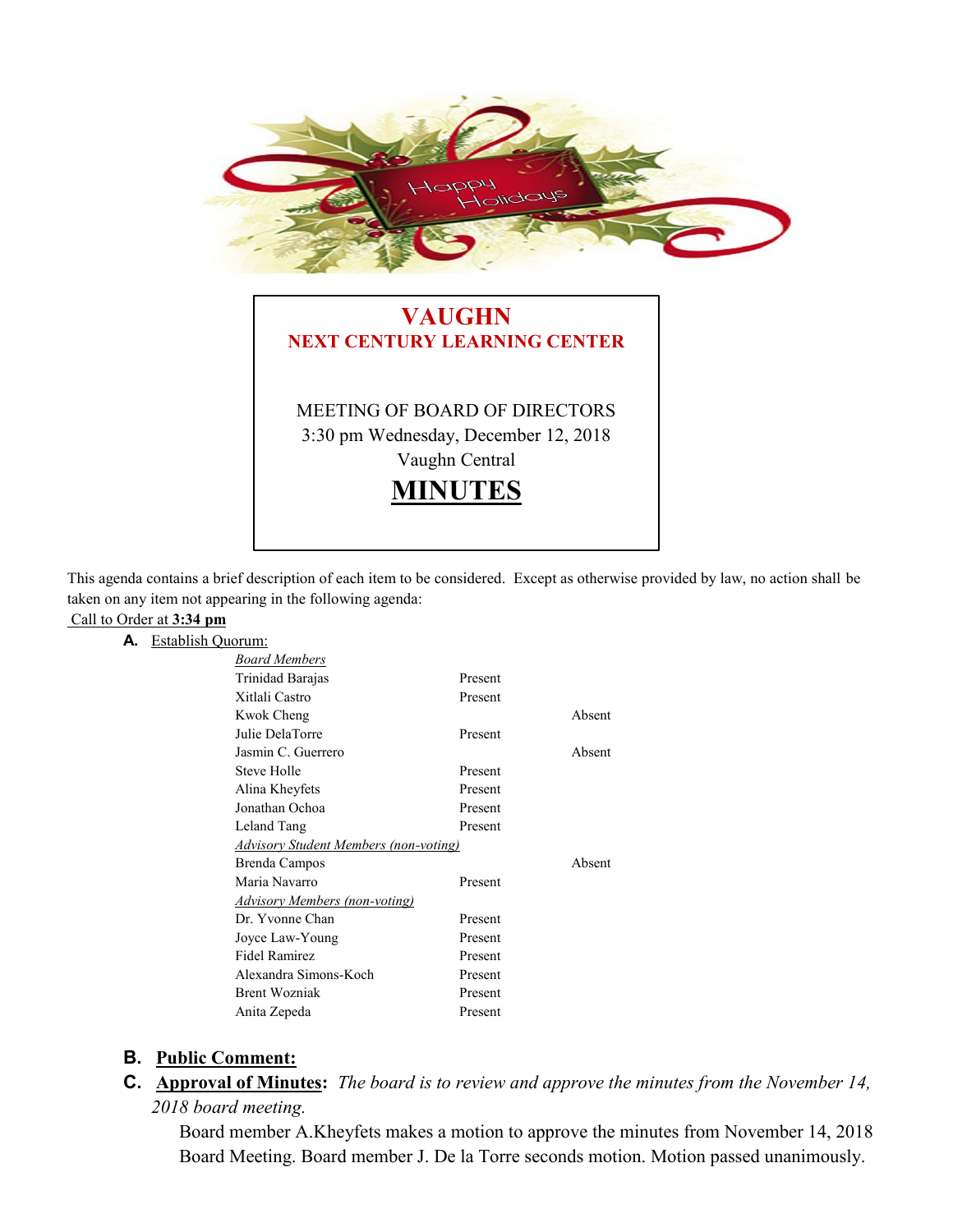## **D. Governance:**

*Action Item:*

- *1. Chief Executive Officer- The Board will discuss and complete the 2018-19, 1st-semester evaluation for Chief Executive Officer, Mr. Fidel Ramirez*
	- *The board of directors completed the 2018-19, 1st semester evaluation for Chief Executive Officer, Fidel Ramirez.*

#### *Goals, Accountability and Outcomes:*

### ● **Curriculum & Instruction**

*Information/Discussion Items*

*1. California Dashboard Update- The Board will receive an update of the California Dashboard by Vaughn's CAO*

*2. Career Technical Education Incentive Grant (CTEIG), Strong Workforce Program and Partnership with Los Angeles Mission College (LAMC)- The Board will receive an update on Vaughn's CTEIG, Strong Workforce Program and Partnership with LAMC.*

#### *Action Items:*

*1. Provisional Internship Permit for Elementary Resource Teacher Candidate- The Board will discuss and act on approval of submitting a Provisional Internship Permit on behalf of Yesenia Flores. This is recommended in order to fill a currently open position in a hard to staff, shortage field requiring an Education Specialist Instruction Credential.*

- *S. Holle makes a motion for the approval of submitting a Provisional Internship Permit on behalf of Yesenia Flores. J. De La Torre seconds. Motion passed unanimously.*

*2. Enrollment eligibility to TK program at Pandaland for student- The Board will discuss and act on approval of allowing a student not meeting the age requirement to enroll in the Pandaland TK program.*

*Board member J. Ochoa makes a motion for the approval of allowing a student not meeting the age requirement to enroll in the Pandaland TK program. Board member X. Castro seconds the motion. Motion passed unanimously.*

## ● *Business*

*Information/Discussion Items* 

*1. Vanguard Money Market update-The Board will receive an update regarding the re-opening of VNCLC's Growth Account to fund the self-managed money market account adopted by the Board during the November meeting.* 

*2. VISA Performing Arts, MIT Performing Arts and LAUSD-Augmentation Grant Projects - Board will receive update information regarding construction schedules and grant application procedures*